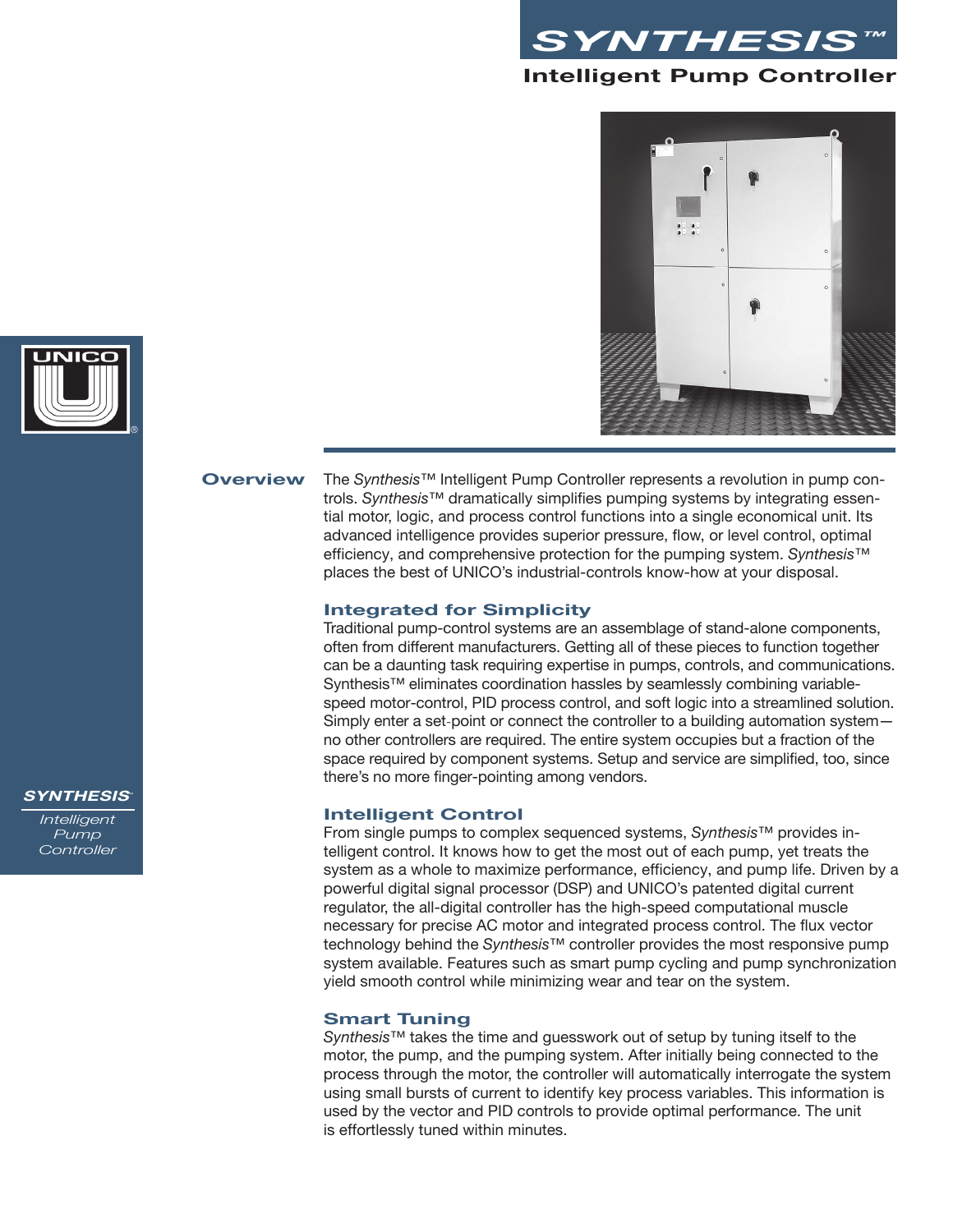#### **SYNTHESIS™**

#### **Overview** *(continued)* **Pump Curves for Peak Efficiency**

*Synthesis™* is the only pump controller that takes advantage of individual pump curves to ensure that a pump continuously operates at peak efficiency. UNICO's Pumping System Intelligence™ (PSI) technology mathematically models pump operation to achieve optimal performance, efficiency, and pump life. Enter a few points from the pump's published curve, and the controller does the rest, dynamically calculating key performance variables to determine the most efficient staging. The pump will operate as close to the best efficiency point (BEP) as possible for the given conditions, precisely delivering the demanded capacity without wasting energy.



#### **Sophisticated Protection**

Using the motor as a sensor, *Synthesis™* continuously monitors system performance for irregularities in head pressure or flow and for conditions that could damage the pumping equipment. By knowing a pump's curve, the controller inherently protects against end-of-curve, cavitation, deadheading, and minimum flow conditions by sensing them ahead of time and reacting to avoid them altogether. Should a problem occur, the system provides the appropriate warnings or interlocks to shut the system down.

#### **Operator Interface**

A touch-sensitive operator interface simplifies start-up and operation. Users are walked through the commissioning process step by step. Once the system is running, monitoring screens graphically portray system operation, and users can select which information to display. A fault display and on-board interactive diagnostics provide troubleshooting assistance in the event of a problem.

#### **Single-Phase Compatible**

Single-phase systems can be provided that permit ordinary three-phase motors to be used in remote locations where three-phase voltage is unavailable.

#### **Rugged and Reliable**

*Synthesis™* system enclosures can meet the most stringent environmental requirements, including outdoor and wash-down duty. Standard NEMA 1 or optional NEMA 4, 3R, and 12 packaging is available. Units are engineered to meet NEC standards and carry the UL and C-UL labels. Each system is extensively tested and burned-in prior to shipment.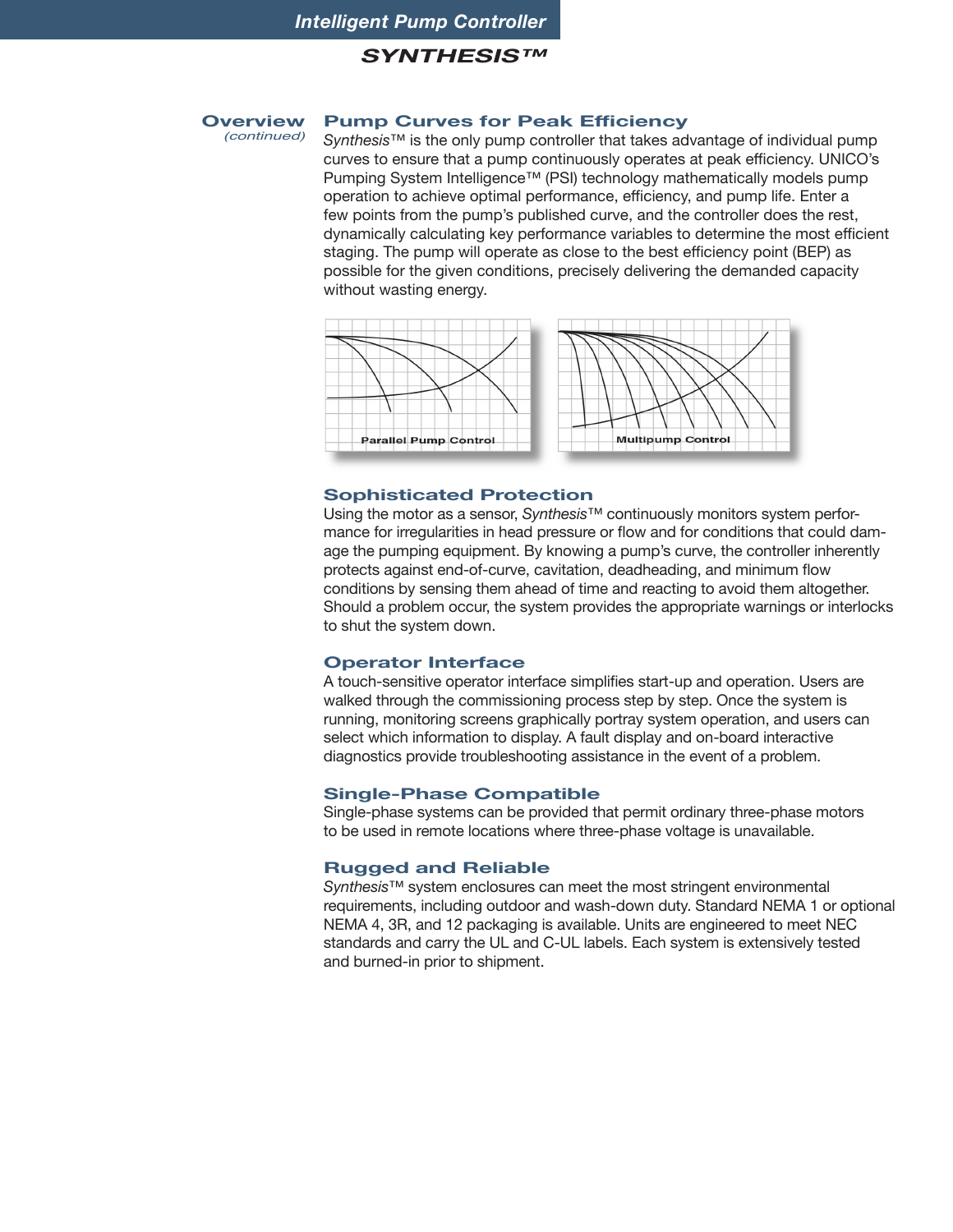## **Features Optimized Performance**

## **& Benefits**

- Automatically tunes to motor, regardless of manufacturer or design, to maximize motor performance.
- Automatically tunes to the pump by interrogating the pump system to determine compatibility with the specific pump curve.
- Automatically tunes to the system and creates signature used for continuous monitoring of performance.
- Built-in DC link choke mitigates harmonic distortion and saves money on costly line reactors.
- Efficient, converter design with high overall power factor minimizes power consumption and utility penalty and demand charges.
- Uses pump curves to keep the pump operating at optimal efficiency according to the affinity laws.

### **Robust System Design**

- Embedded PID control eliminates compatibility, tuning, and device communication issues.
- Embedded logic control ensures seamless pump coordination.
- Embedded pump curve maximizes performance while minimizing risks to the system.
- Continuous system monitoring senses problem conditions ahead of time and reacts to avoid them.
- Universal design is compatible with any brand motor or pump.
- Final test and burn verifies system design for problem-free start-up.

#### **Flexible System Configuration**

- Constant pressure, flow, or level control for handling both circulatory and discharge applications.
- Staged pump coordination achieves variable volume by sequencing up to eight pumps.
- Parallel pump control provides precise, stepless volume by synchronizing multiple drives.
- Bypass control can be manual or automatic, contactor or soft start.
- Supports all popular communication protocols for integrating with building automation systems or other controllers.

#### **Ease of Use**

- Minimal operator devices for simplicity and ease of use.
- Touch-screen color interface displays text, graphics, and charts.
- RS-485 and Ethernet ports for remote communications.
- Documentation puts instruction manuals and wiring diagrams on-line for ready reference.
- On-board interactive troubleshooting system for diagnostic assistance.

*Intelligent Pump Controller* **SYNTHESIS™**